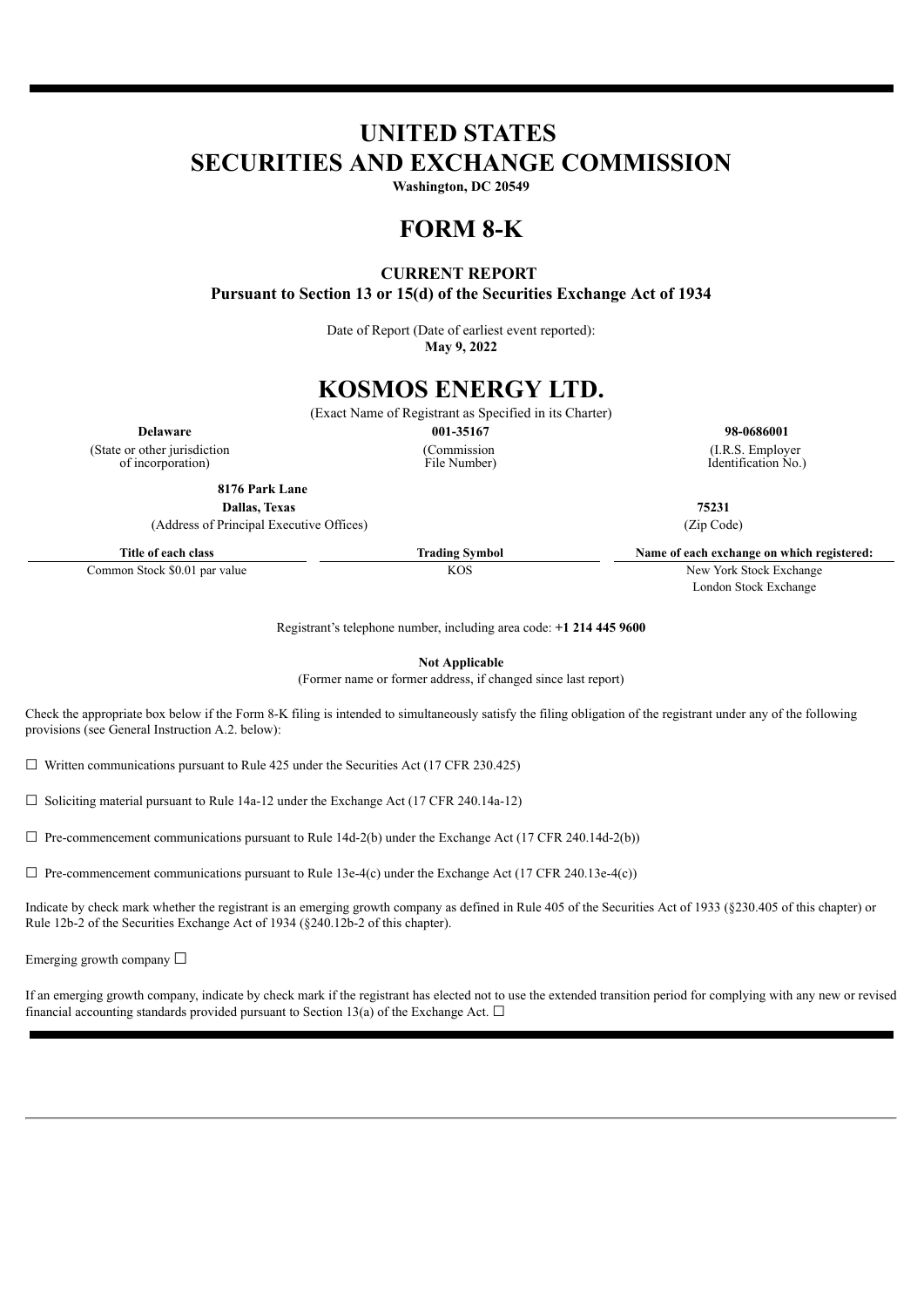#### **Item 2.02 Results of Operations and Financial Condition.**

On May 9, 2022, Kosmos Energy Ltd. (the "Company") issued a news release announcing results for the fiscal quarter ended March 31, 2022. A copy of the news release issued by the Company is attached hereto as Exhibit 99.1 and is incorporated herein by reference.

The information in this Form 8-K and Exhibit 99.1 shall not be deemed "filed" for purposes of Section 18 of the Securities Exchange Act of 1934, as amended, or otherwise subject to liabilities of that Section.

#### **Item 7.01 Regulation FD Disclosure.**

On May 9, 2022, the Company issued a news release announcing results for the fiscal quarter ended March 31, 2022. A copy of the news release issued by the Company is attached hereto as Exhibit 99.1 and is incorporated herein by reference.

The information in this Form 8-K and Exhibit 99.1 shall not be deemed "filed" for purposes of Section 18 of the Securities Exchange Act of 1934, as amended, or otherwise subject to liabilities of that Section.

#### **Item 9.01 Financial Statements and Exhibits.**

(d) Exhibits. The following exhibit is furnished as part of this current report on Form 8-K:

99.1 News Release dated May 9, 2022 [announcing](#page-4-0) results for the [first](#page-4-0) fiscal [quarter](#page-4-0) ended March 31, 2022.

#### $\overline{2}$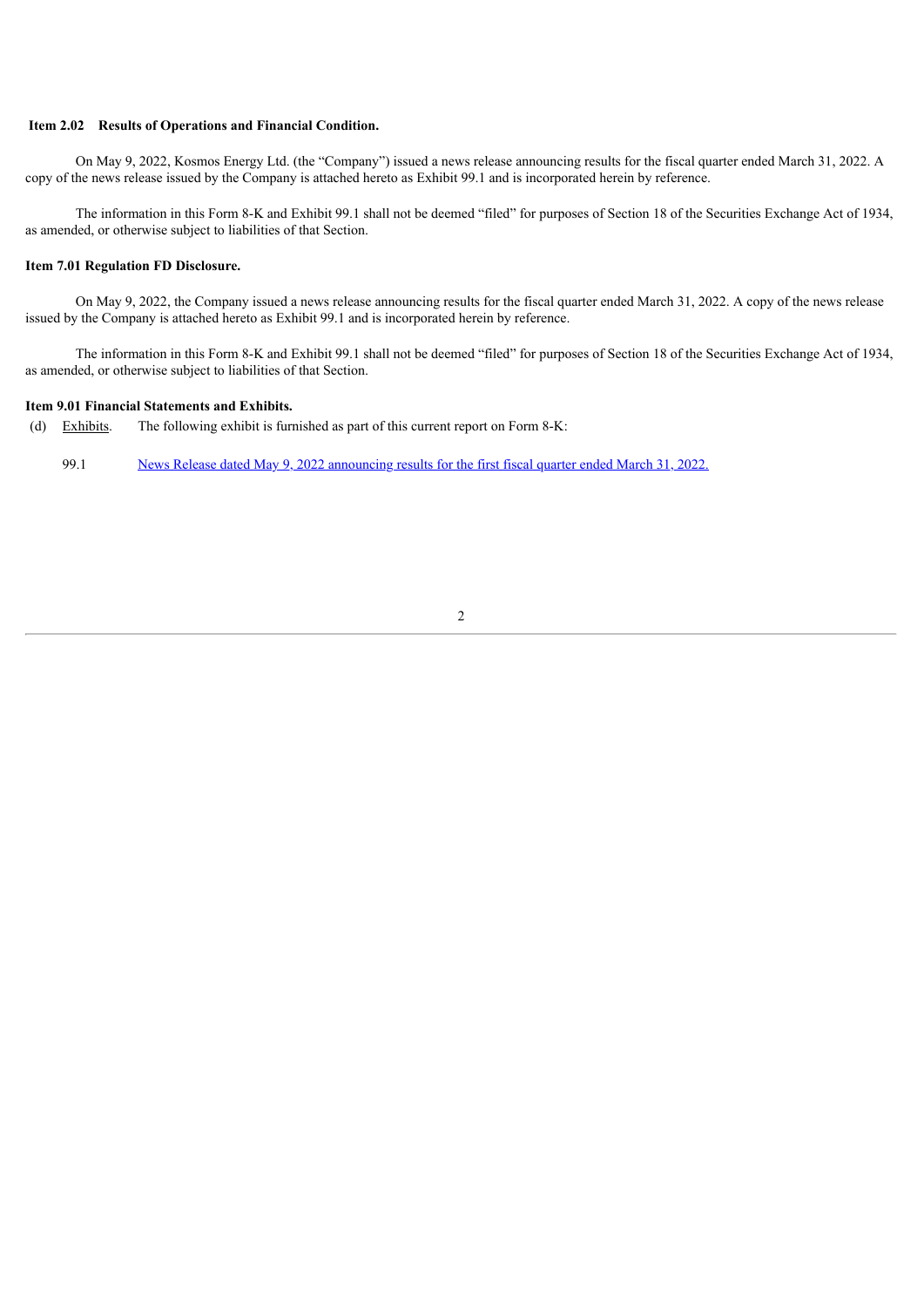#### **SIGNATURES**

Pursuant to the requirements of the Securities Exchange Act of 1934, as amended, the registrant has duly caused this report to be signed on its behalf by the undersigned hereunto duly authorized.

Date: May 9, 2022

KOSMOS ENERGY LTD.

By: /s/ NEAL D. SHAH

Neal D. Shah Senior Vice President and Chief Financial Officer

3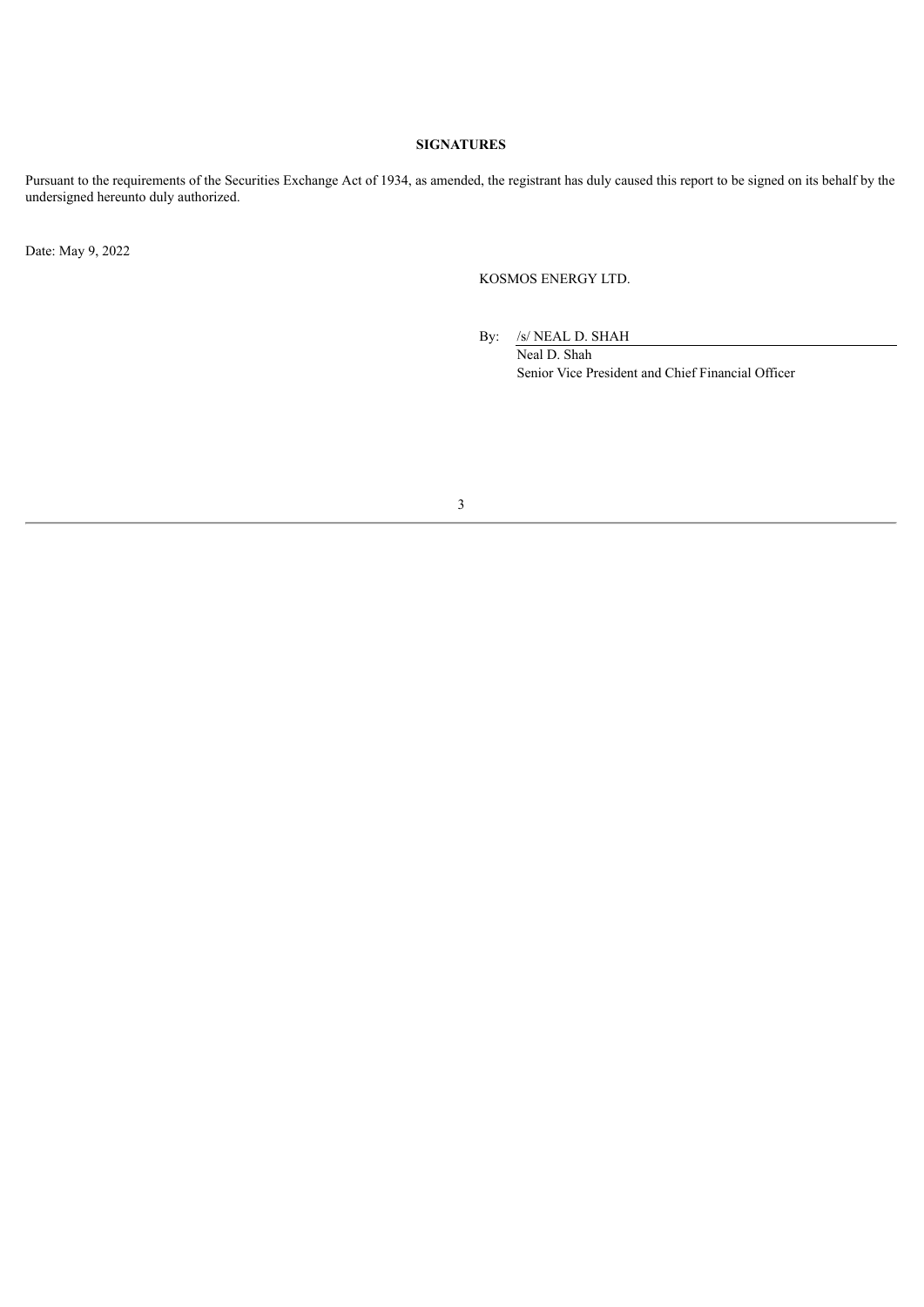|             | <b>INDEX TO EXHIBITS</b>                                                                             |  |  |  |
|-------------|------------------------------------------------------------------------------------------------------|--|--|--|
| Exhibit No. | <b>Description</b>                                                                                   |  |  |  |
| 99.1        | News Release dated May 9, 2022 announcing results for the first fiscal quarter ended March 31, 2022. |  |  |  |

4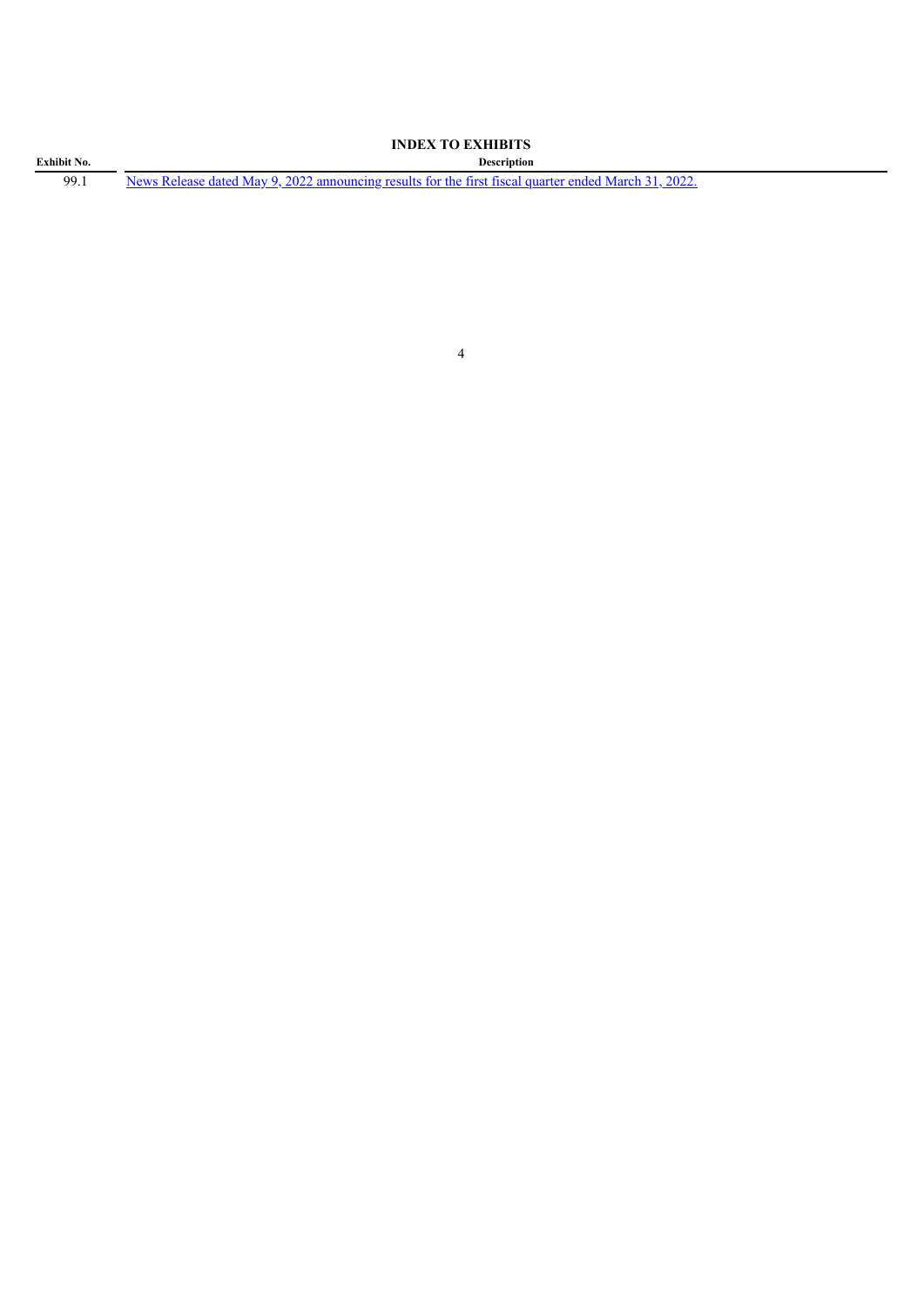

# <span id="page-4-0"></span>**NEWS RELEASE**

# **KOSMOS ENERGY ANNOUNCES FIRST QUARTER 2022 RESULTS**

DALLAS--(BUSINESS WIRE)—May 9, 2022-- Kosmos Energy Ltd. ("Kosmos" or the "Company") (NYSE/LSE: KOS) announced today its financial and operating results for the first quarter of 2022. For the quarter, the Company generated a net income of \$1 million, or \$0.00 per diluted share. When adjusted for certain items that impact the comparability of results, the Company generated an adjusted net income<sup>(1)</sup> of \$142 million, or \$0.30 per diluted share for the first quarter of 2022.

# **FIRST QUARTER 2022 HIGHLIGHTS**

- Net Production<sup>(2)(3)</sup>:  $\sim$ 72,600 barrels of oil equivalent per day (boepd) with sales of 72,400 boepd
- Revenues: \$659 million, or \$101.15 per boe (excluding the impact of derivative cash settlements)
- Production expense: \$125 million, or \$19.14 per boe
- Capital expenditures (excluding acquisitions and divestitures): \$101 million
- Generated free cash flow $(1)$  of approximately \$221 million
- Net debt reduced by approximately \$330 million in the first quarter, driven by free cash flow and Ghana pre-emption proceeds, allowing Kosmos to reduce net leverage to  $\sim$ 1.9x
- Successful redetermination of the reserve-based lending facility ("RBL") and re-financing of the revolving credit facility ("RCF")
- Phase One of the Greater Tortue LNG project approximately 75% complete at quarter-end

Commenting on the Company's first quarter 2022 performance, Chairman and Chief Executive Officer Andrew G. Inglis said: "Kosmos had a strong first quarter operationally and financially, with production at the top end of guidance and free cash flow of around \$220 million. We are continuing to invest in our differentiated portfolio which has the potential to grow production around 50% between 2022 and 2024 while increasing the gas weighting of our portfolio. This production growth combined with a reduction in capital spending as these projects come online should allow Kosmos to generate material, sustainable cash flow for its shareholders.

"We made good progress with the balance sheet during the quarter, with the successful redetermination of the RBL and refinancing of the RCF. We also reduced net debt by over \$300 million in the quarter, which coupled with strong EBITDAX performance, helped reduce leverage to around 1.9x. We remain well on track to meet our target of less than 1.5x by year end.

"With low-cost, high margin oil assets that generate cash to pay down debt and invest in our deep portfolio of world-class gas assets, we believe we have the right portfolio at the right time. We are well positioned for the energy transition and believe we will have an increasingly important role to play in providing energy security to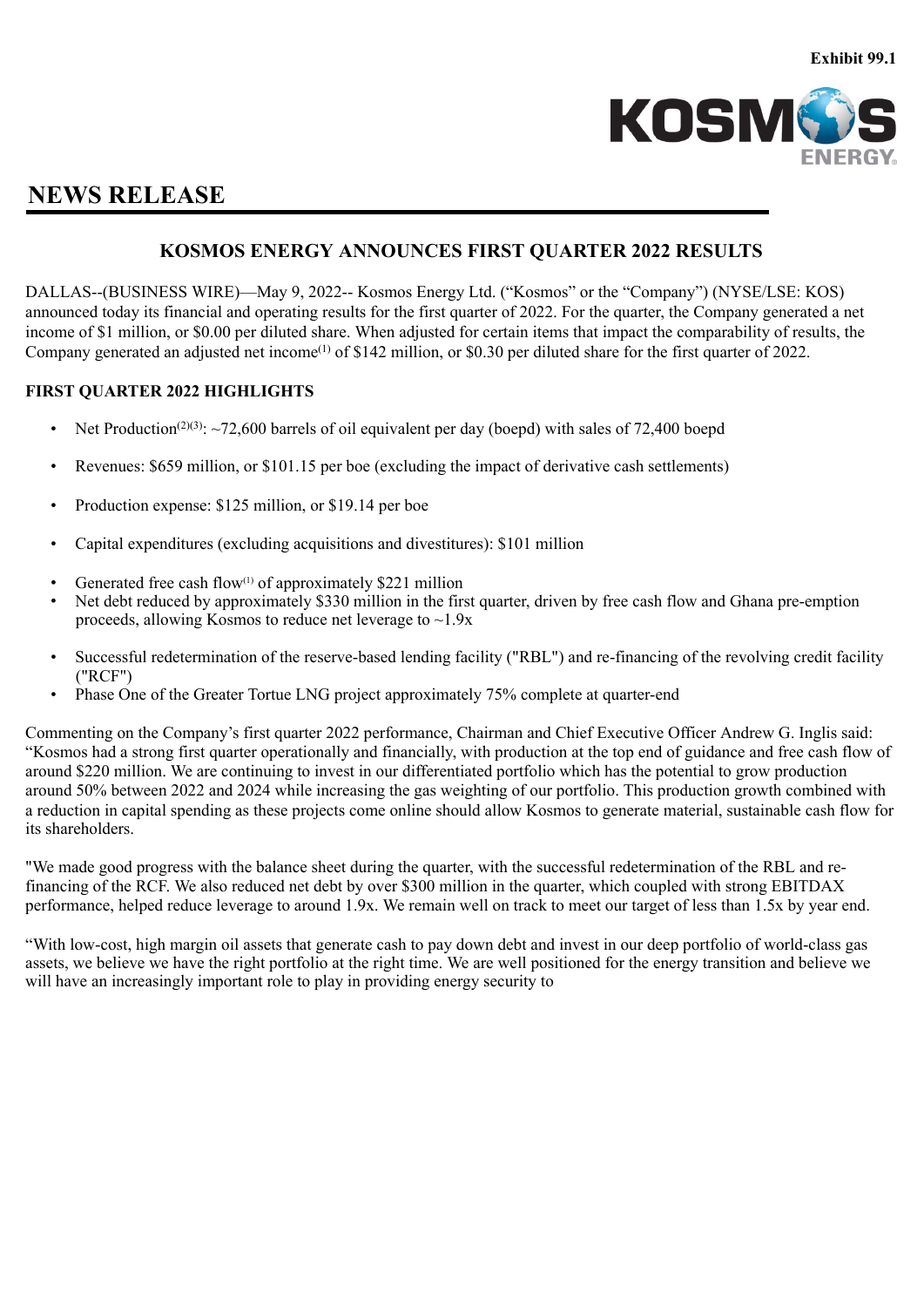countries looking to diversify from current supply sources with cost competitive and geographically advantaged LNG."

# **FINANCIAL UPDATE**

Around the end of the first quarter, Kosmos successfully completed the semi-annual redetermination of the RBL facility and refinanced the RCF. As part of the RBL re-determination, lenders approved a borrowing base capacity of \$1.25 billion with outstanding borrowings of \$0.9 billion as of March 31, 2022. The maturity of the RCF was extended to December 2024 with \$250 million of commitments.

During the quarter, Kosmos received approximately \$118 million from Tullow following the completion of pre-emption for the additional Ghana interests acquired in October 2021. Kosmos' interest in the Jubilee and TEN fields has been reduced by approximately 3.5% and 7.7%, respectively. PetroSA's pre-emption process is still ongoing, however the impact is expected to be immaterial.

Net capital expenditure for the first quarter of 2022, excluding acquisitions and divestitures, was approximately \$101 million. Full year capital expenditure guidance for 2022 of \$670 million remains unchanged for inflation (reduced from \$700 million for Ghana pre-emption) reflecting the longer duration of our supply agreements and mitigating actions taken.

Kosmos exited the first quarter of 2022 with \$2.2 billion of net debt $^{(1)}$  and available liquidity of approximately \$0.9 billion. Total net debt decreased in the quarter by approximately \$330 million with the strong free cash flow and the Ghana pre-emption proceeds received from Tullow. Leverage fell from around 2.5x at year end 2021 to around 1.9x at the end of the first quarter of 2022.

### **OPERATIONAL UPDATE**

#### *Production*

Total net production<sup>(2)(3)</sup> in the first quarter of 2022 averaged approximately 72,600 boepd, at the top end of guidance. We exited the quarter in a slight net overlift position.

#### *Ghana*

Production<sup>(3)</sup> in Ghana averaged approximately 42,300 barrels of oil per day (bopd) net in the first quarter of 2022. Kosmos lifted four cargos from Ghana during the quarter, in line with guidance.

At Jubilee, production averaged approximately 91,200 bopd gross during the quarter. At TEN, production averaged approximately 25,000 bopd gross for the first quarter. High reliability of the Ghana production facilities continues, with uptime of the Jubilee and TEN FPSO's averaging around 99% in the first quarter as well as high levels of water injection and gas offtake from the Government of Ghana.

On Jubilee, a water injector well was drilled and completed in the first quarter and is now providing pressure support to the field. A further producer well and water injector well were drilled in the first quarter with completion expected during the second quarter, which should help to support production levels through the second half of the year.

The Jubilee floating production, storage and offloading vessel ("FPSO") is currently undergoing a two week planned shut down for routine maintenance and facility upgrades with production expected to recommence at the end of this week.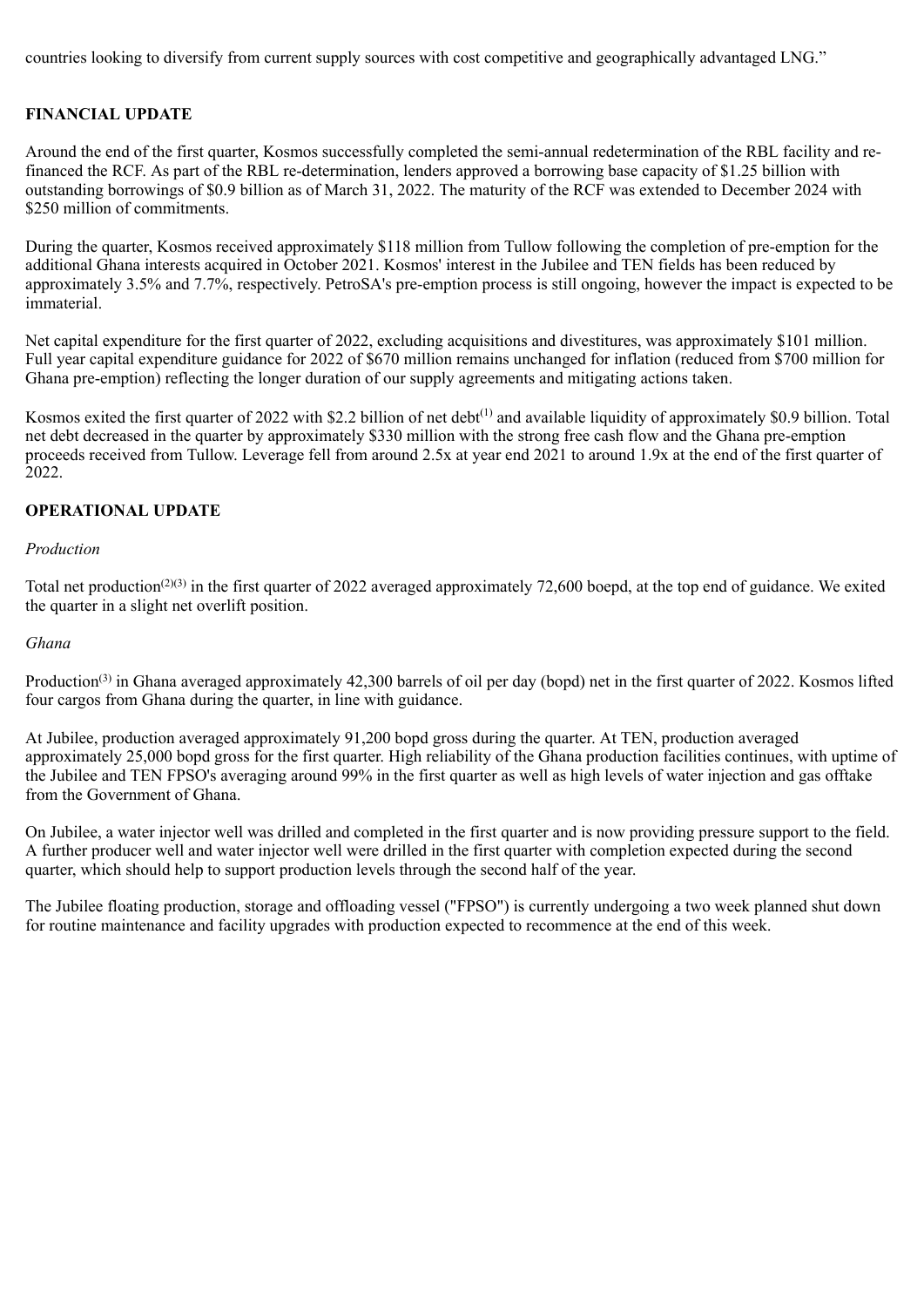# *U.S. Gulf of Mexico*

Production in the U.S. Gulf of Mexico averaged approximately 18,800 boepd net (83% oil) during the first quarter, impacted by unplanned facility downtime. All facilities were back online by the end of the first quarter.

Drilling of the Kodiak sidetrack well, which is being funded with insurance proceeds, is currently ongoing with production expected in the third quarter.

The Winterfell-2 appraisal well completed drilling during the first quarter and encountered approximately 40 meters of net oil pay in the first and second horizons, with better oil saturation and porosity than pre-drill expectations. The exploration tail discovered an additional oil-bearing horizon in a deeper reservoir, which is also prospective in the blocks immediately to the north. The results of this appraisal well further define the resource potential in the central Winterfell area, with our current estimate around 100 million barrels gross. We are continuing to work with partners on a low cost, lower carbon development targeting sanction around mid-year 2022, with first oil expected approximately 18 months after sanction.

During the quarter, Kosmos acquired an additional 5.5% working interest in Winterfell from Red Willow, an existing partner in the field bringing Kosmos' working interest to approximately 22% in the four central Winterfell blocks. The interest was acquired for approximately \$10 million and funded through capital reductions elsewhere. Kosmos also holds a 36.5% interest in the two blocks to the north of the Winterfell discovery.

Post quarter-end, Kosmos exercised its preferential right to purchase an additional 5.9% interest in Kodiak from Marubeni for approximately \$21 million with an additional deferred payment of \$7 million, utilizing a portion of the Ghana pre-emption proceeds.

### *Equatorial Guinea*

Production in Equatorial Guinea averaged approximately 34,900 bopd gross and 11,500 bopd net in the first quarter of 2022. Production increased around 15% from the fourth quarter of 2021 as a result of the new wells at Okume as well as ~99% uptime at the Ceiba FPSO. As forecasted, Kosmos lifted 1 cargo from Equatorial Guinea during the quarter.

During the quarter, the Okume upgrade project was completed. The field-wide upgrades were undertaken to increase Okume throughput and improve process reliability by increasing power generation, fluid handling and water injection capacities.

In April, the partnership commenced a three well electrical submersible pump (ESP) installation program, expected to be completed by the end of the third quarter, which provides support to existing production.

In early May, Kosmos and its Joint Venture partners agreed with the Ministry of Mines and Hydrocarbons of Equatorial Guinea to extend the Block G petroleum contract term, which will harmonize the expiration of the Ceiba and Okume field production licenses (presently expiring in 2029 and 2034 respectively) to 2040. The extension will support the next phase of investment in the license. As part of the extension, Kosmos has agreed to pay a signature bonus, included in our 2022 capital expenditure guidance, as well as to undertake an agreed work program. Management estimates 2P reserves will increase by around 6 million barrels, and net present value of the assets at a 10% discount rate will increase by approximately \$100 million assuming \$75 Brent.

Management estimates that the transaction in Equatorial Guinea and the two transactions in the U.S. Gulf of Mexico will add around 12 million boe of resources at a price of approximately \$4 per boe.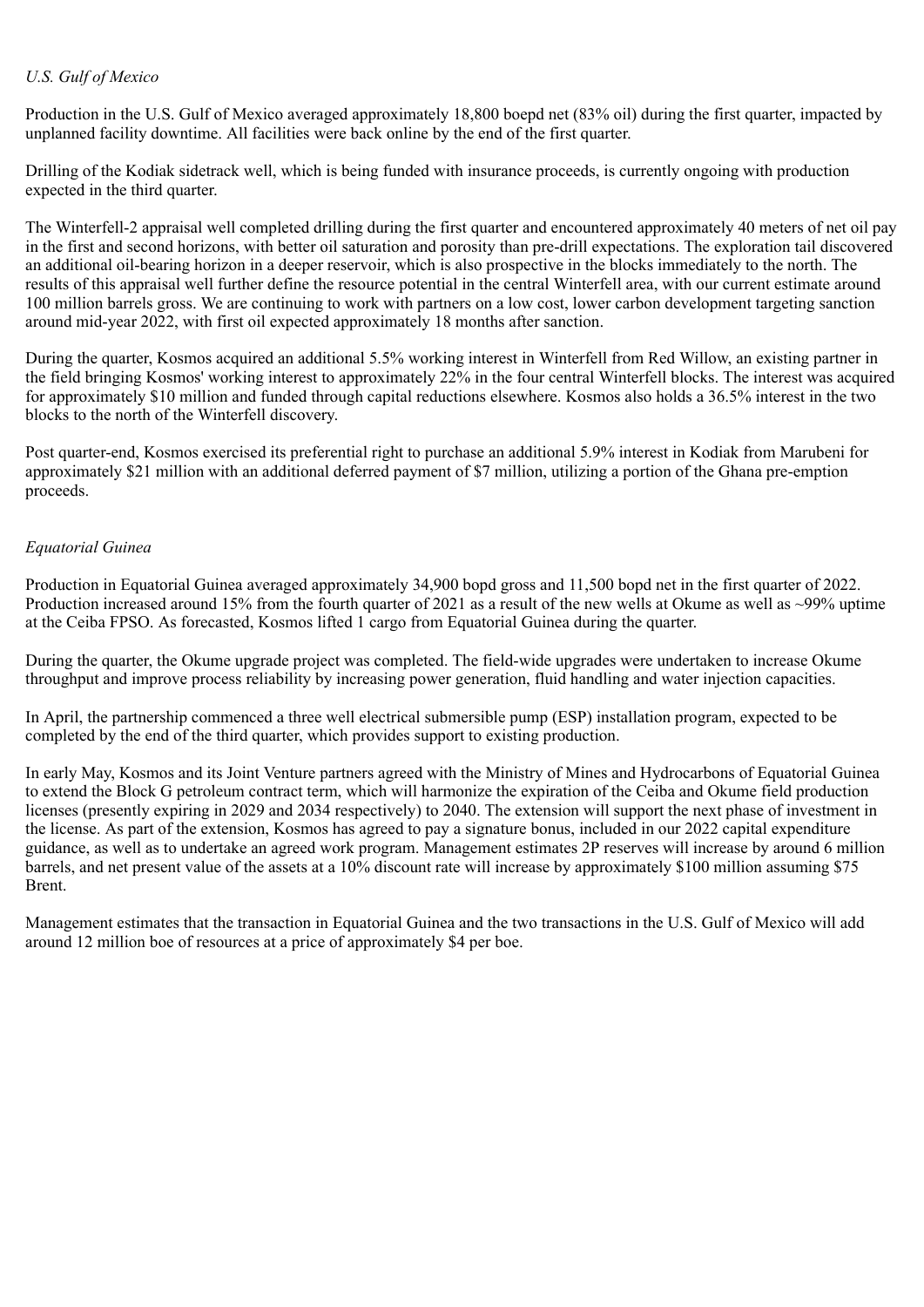# *Mauritania & Senegal*

The Greater Tortue Ahmeyim liquified natural gas (LNG) project was approximately 75% complete at quarter-end with the following milestones achieved in the quarter:

- FLNG: commenced pipe rack outfitting and equipment installation and testing
- FPSO: mooring piles have been pre-installed offshore and work on the FPSO in the shipyard continues with mechanical completion activities and inspection tests
- Hub Terminal: construction continues on schedule with the 21st and final caisson shipped offshore in early March 2022 and 3 caissons left to be installed
- Subsea: the offshore construction campaign is expected to commence in May 2022
- Drilling: commenced with top holes completed on two of the four wells required for first gas

(1) A Non-GAAP measure, see attached reconciliation of non-GAAP measure.

(2) Production means net entitlement volumes. In Ghana and Equatorial Guinea, this means those volumes net to Kosmos' working interest or participating interest and net of royalty or production sharing contract effect. In the Gulf of Mexico, this means those volumes net to Kosmos' working interest and net of royalty.

(3) First quarter 2022 net production numbers include impact of Tullow's pre-emption in Ghana effective March 17, 2022.

#### **Conference Call and Webcast Information**

Kosmos will host a conference call and webcast to discuss first quarter 2022 financial and operating results today at 10:00 a.m. Central time (11:00 a.m. Eastern time). The live webcast of the event can be accessed on the Investors page of Kosmos' website at http://investors.kosmosenergy.com/investor-events. The dial-in telephone number for the call is +1-877-407-0784. Callers in the United Kingdom should call 0800 756 3429. Callers outside the United States should dial +1-201-689-8560. A replay of the webcast will be available on the Investors page of Kosmos' website for approximately 90 days following the event.

### **About Kosmos Energy**

Kosmos is a full-cycle deepwater independent oil and gas exploration and production company focused along the Atlantic Margins. Our key assets include production offshore Ghana, Equatorial Guinea and the U.S. Gulf of Mexico, as well as a worldclass gas development offshore Mauritania and Senegal. We also maintain a proven basin exploration program in Equatorial Guinea, Ghana and the U.S. Gulf of Mexico. Kosmos is listed on the New York Stock Exchange and London Stock Exchange and is traded under the ticker symbol KOS. As an ethical and transparent company, Kosmos is committed to doing things the right way. The Company's Business Principles articulate our commitment to transparency, ethics, human rights, safety and the environment. Read more about this commitment in the Kosmos Sustainability Report. For additional information, visit www.kosmosenergy.com.

#### *Non-GAAP Financial Measures*

*EBITDAX, Adjusted net income (loss), Adjusted net income (loss) per share, free cash flow, and net debt are supplemental non-GAAP financial measures used by management and external users of the Company's consolidated financial statements, such as industry analysts, investors, lenders and rating agencies. The Company defines EBITDAX as Net income (loss) plus (i) exploration expense, (ii) depletion, depreciation and amortization expense, (iii) equity based compensation expense, (iv) unrealized (gain) loss on commodity derivatives (realized losses are deducted and realized gains are added back), (v) (gain) loss on sale of oil and gas properties, (vi) interest (income) expense, (vii) income taxes, (viii) loss on extinguishment of debt, (ix) doubtful accounts expense and (x) similar other material items which management believes affect the comparability of operating results. The Company defines Adjusted net income (loss) as Net income (loss) adjusted for certain items that impact the*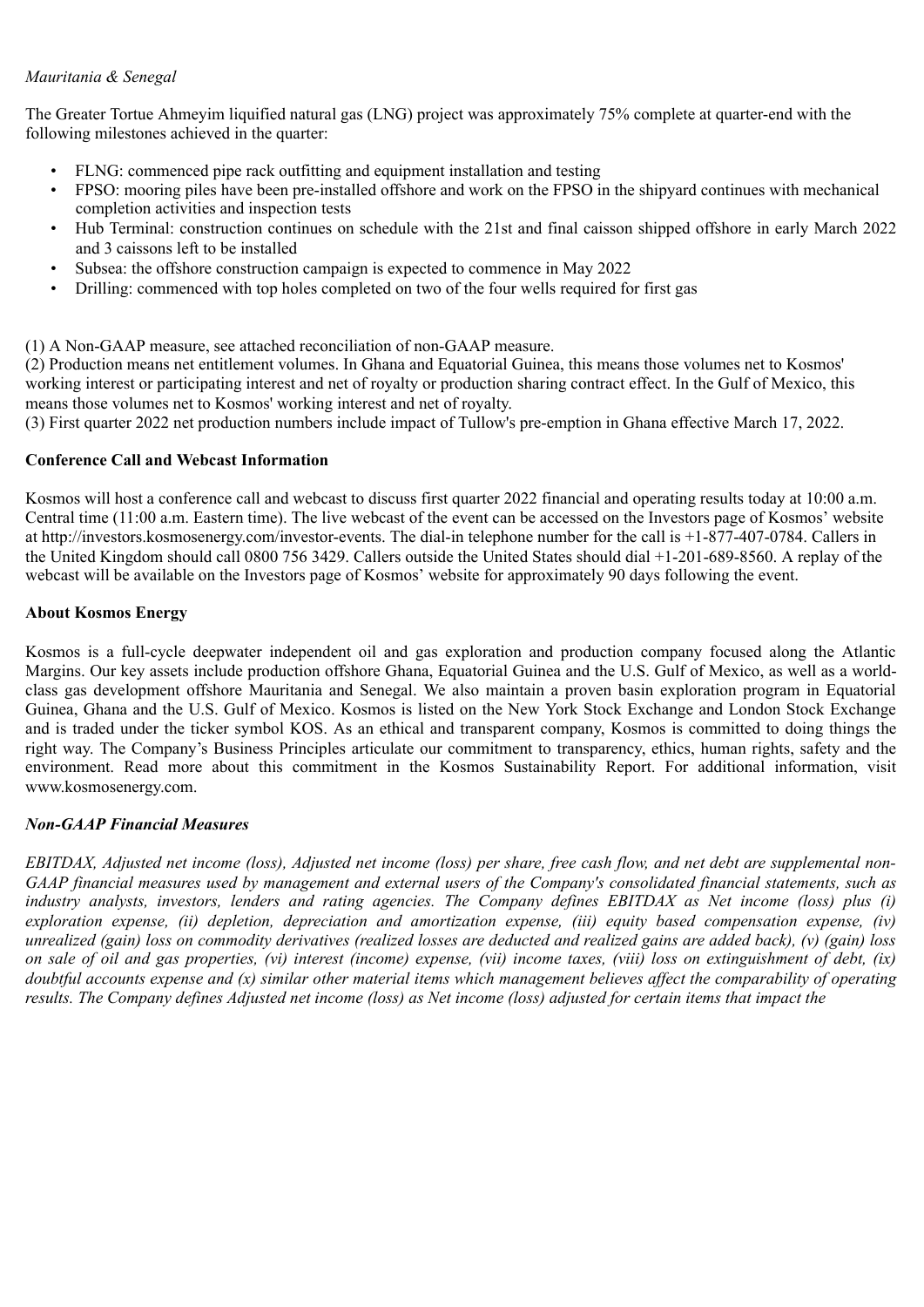*comparability of results. The Company defines free cash flow as net cash provided by operating activities less Oil and gas assets, Other property, and certain other items that may affect the comparability of results and excludes non-recurring activity such as acquisitions, divestitures and NOC financing. The Company defines net debt as the sum of notes outstanding issued at par and borrowings on the RBL Facility, Corporate revolver, and GoM Term Loan less cash and cash equivalents and restricted cash.*

*We believe that EBITDAX, Adjusted net income (loss), Adjusted net income (loss) per share, free cash flow, Net debt and other similar measures are useful to investors because they are frequently used by securities analysts, investors and other interested parties in the evaluation of companies in the oil and gas sector and will provide investors with a useful tool for assessing the comparability between periods, among securities analysts, as well as company by company. EBITDAX, Adjusted net income (loss), Adjusted net income (loss) per share, free cash flow, and net debt as presented by us may not be comparable to similarly titled measures of other companies.*

#### *Forward-Looking Statements*

*This press release contains forward-looking statements within the meaning of Section 27A of the Securities Act of 1933 and Section 21E of the Securities Exchange Act of 1934. All statements, other than statements of historical facts, included in this press release that address activities, events or developments that Kosmos expects, believes or anticipates will or may occur in the future are forward-looking statements. Kosmos' estimates and forward-looking statements are mainly based on its current expectations and estimates of future events and trends, which affect or may affect its businesses and operations. Although Kosmos believes that these estimates and forward-looking statements are based upon reasonable assumptions, they are subject to several risks and uncertainties and are made in light of information currently available to Kosmos. When used in this press release, the words "anticipate," "believe," "intend," "expect," "plan," "will" or other similar words are intended to identify forwardlooking statements. Such statements are subject to a number of assumptions, risks and uncertainties, many of which are beyond the control of Kosmos (including, but not limited to, the impact of the COVID-19 pandemic), which may cause actual results to differ materially from those implied or expressed by the forward-looking statements. Further information on such assumptions, risks and uncertainties is available in Kosmos' Securities and Exchange Commission ("SEC") filings. Kosmos undertakes no obligation and does not intend to update or correct these forward-looking statements to reflect events or circumstances occurring after the date of this press release, except as required by applicable law. You are cautioned not to place undue reliance on these forward-looking statements, which speak only as of the date of this press release. All forward-looking statements are qualified in their entirety by this cautionary statement.*

###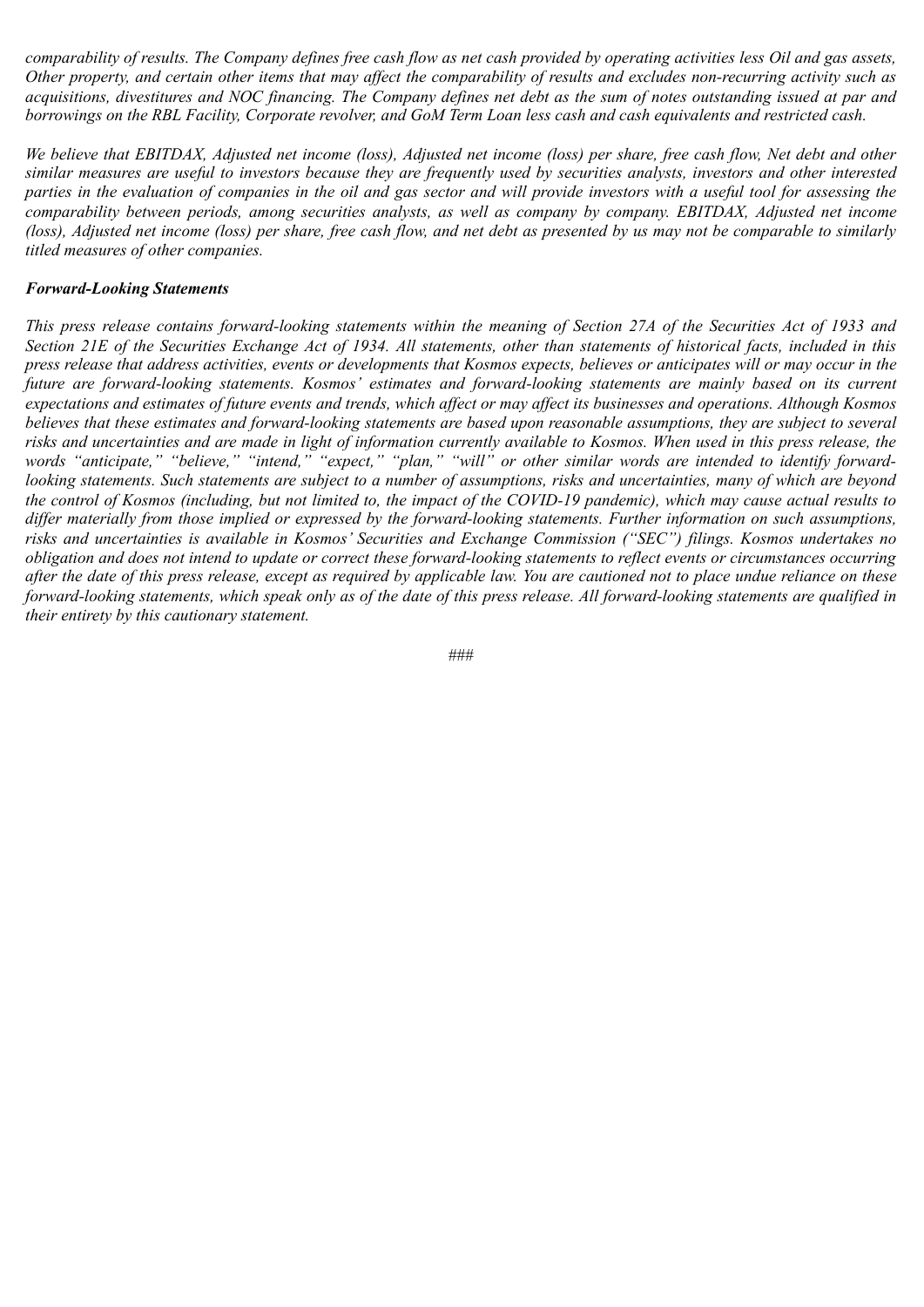# **Kosmos Energy Ltd. Consolidated Statements of Operations (In thousands, except per share amounts, unaudited)**

|                                                                                | <b>Three Months Ended</b><br>March 31, |         |             |            |
|--------------------------------------------------------------------------------|----------------------------------------|---------|-------------|------------|
|                                                                                | 2022                                   |         | 2021        |            |
| <b>Revenues and other income:</b>                                              |                                        |         |             |            |
| Oil and gas revenue                                                            | \$                                     | 659,015 | \$          | 176,474    |
| Gain on sale of assets                                                         |                                        |         |             | 26         |
| Other income, net                                                              |                                        | 52      |             | 70         |
| Total revenues and other income                                                |                                        | 659,067 |             | 176,570    |
| <b>Costs and expenses:</b>                                                     |                                        |         |             |            |
| Oil and gas production                                                         |                                        | 124,703 |             | 45,752     |
| Facilities insurance modifications, net                                        |                                        | 7,136   |             | 671        |
| <b>Exploration</b> expenses                                                    |                                        | 11,876  |             | 8,181      |
| General and administrative                                                     |                                        | 25,793  |             | 22,441     |
| Depletion, depreciation and amortization                                       |                                        | 158,969 |             | 76,541     |
| Interest and other financing costs, net                                        |                                        | 33,139  |             | 24,528     |
| Derivatives, net                                                               |                                        | 282,172 |             | 102,461    |
| Other expenses, net                                                            |                                        | 2,426   |             | 3,468      |
| Total costs and expenses                                                       |                                        | 646,214 |             | 284,043    |
| Income (loss) before income taxes                                              |                                        | 12,853  |             | (107, 473) |
| Income tax expense (benefit)                                                   |                                        | 11,453  |             | (16,705)   |
| Net income (loss)                                                              | \$                                     | 1,400   | $\mathbb S$ | (90, 768)  |
| Net income (loss) per share:                                                   |                                        |         |             |            |
| <b>Basic</b>                                                                   | $\frac{1}{2}$                          |         |             | (0.22)     |
| Diluted                                                                        | \$                                     |         | \$          | (0.22)     |
|                                                                                |                                        |         |             |            |
| Weighted average number of shares used to compute net income (loss) per share: |                                        |         |             |            |
| <b>Basic</b>                                                                   |                                        | 454,102 |             | 407,365    |
| Diluted                                                                        |                                        | 469,164 |             | 407,365    |
|                                                                                |                                        |         |             |            |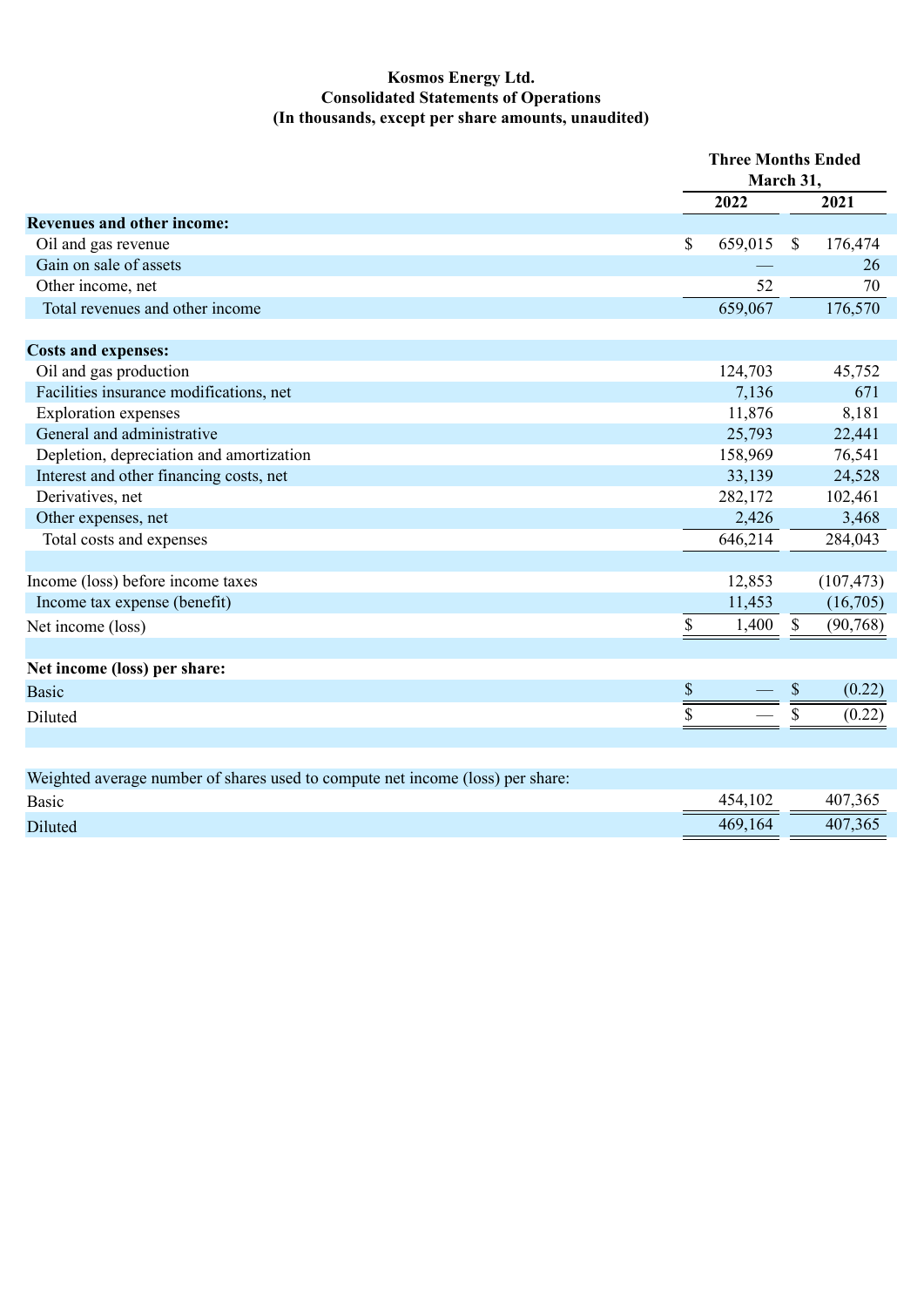# **Kosmos Energy Ltd. Condensed Consolidated Balance Sheets (In thousands, unaudited)**

|                                            |              | March 31,<br>2022 |               | December 31,<br>2021 |
|--------------------------------------------|--------------|-------------------|---------------|----------------------|
| <b>Assets</b>                              |              |                   |               |                      |
| Current assets:                            |              |                   |               |                      |
| Cash and cash equivalents                  | $\mathbb S$  | 337,834           | $\sqrt{\ }$   | 131,620              |
| Receivables, net                           |              | 213,270           |               | 177,526              |
| Other current assets                       |              | 243,085           |               | 232,806              |
| Total current assets                       |              | 794,189           |               | 541,952              |
|                                            |              |                   |               |                      |
| Property and equipment, net                |              | 4,030,816         |               | 4,183,987            |
| Other non-current assets                   |              | 196,356           |               | 214,712              |
| <b>Total assets</b>                        | \$           | 5,021,361         | \$            | 4,940,651            |
|                                            |              |                   |               |                      |
| Liabilities and stockholders' equity       |              |                   |               |                      |
| <b>Current liabilities:</b>                |              |                   |               |                      |
| Accounts payable                           | \$           | 224,594           | $\mathcal{S}$ | 184,403              |
| <b>Accrued liabilities</b>                 |              | 330,492           |               | 250,670              |
| Current maturities of long-term debt       |              | 130,000           |               | 30,000               |
| Other current liabilities                  |              | 248,021           |               | 65,879               |
| Total current liabilities                  |              | 933,107           |               | 530,952              |
|                                            |              |                   |               |                      |
| Long-term liabilities:                     |              |                   |               |                      |
| Long-term debt, net                        |              | 2,385,629         |               | 2,590,495            |
| Deferred tax liabilities                   |              | 580,613           |               | 711,038              |
| Other non-current liabilities              |              | 585,691           |               | 578,929              |
| Total long-term liabilities                |              | 3,551,933         |               | 3,880,462            |
|                                            |              |                   |               |                      |
| Total stockholders' equity                 |              | 536,321           |               | 529,237              |
| Total liabilities and stockholders' equity | $\mathbb{S}$ | 5,021,361         | $\mathcal{S}$ | 4,940,651            |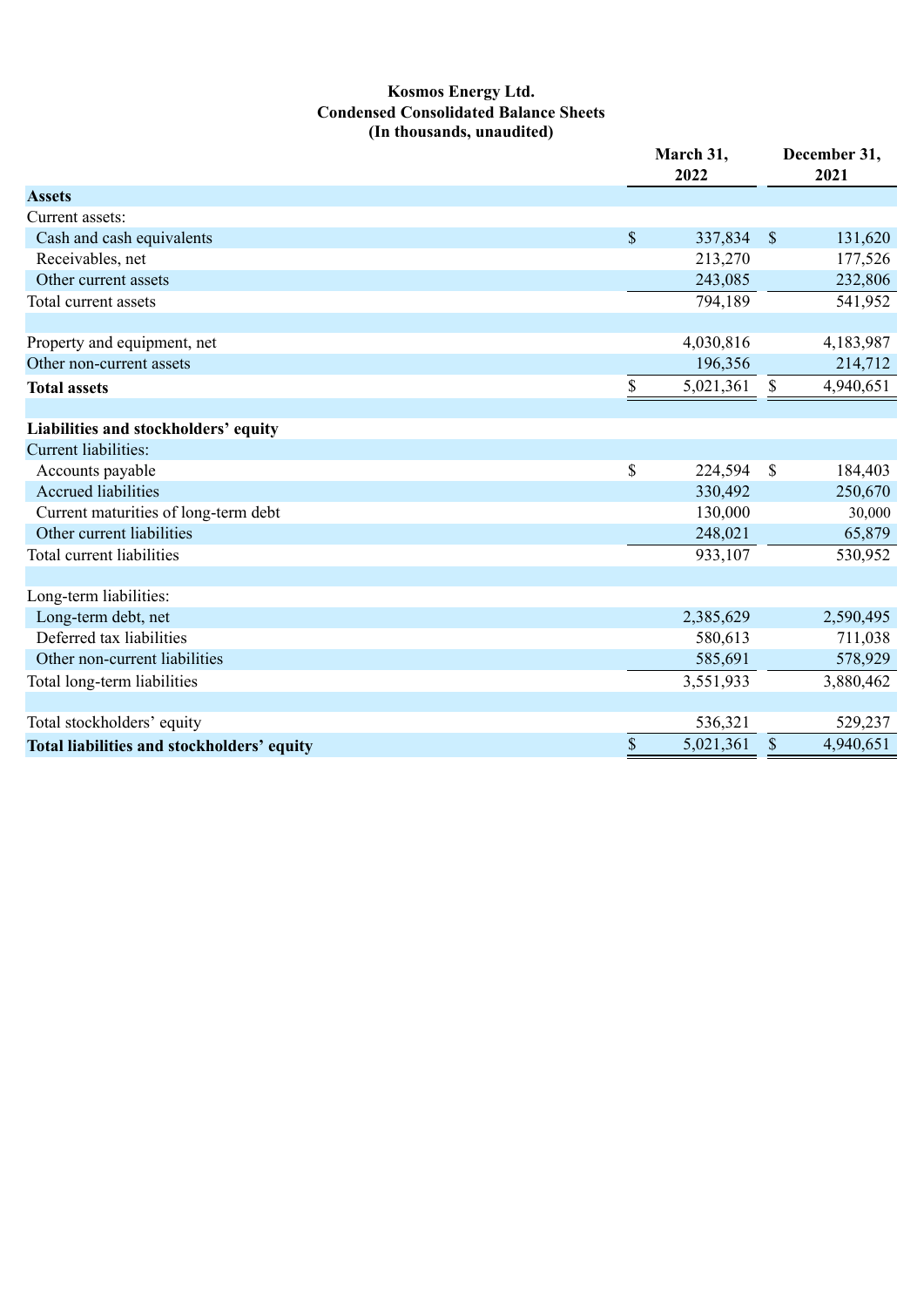# **Kosmos Energy Ltd. Condensed Consolidated Statements of Cash Flow (In thousands, unaudited)**

|                                                                                                    | <b>Three Months Ended</b><br>March 31, |            |      |            |
|----------------------------------------------------------------------------------------------------|----------------------------------------|------------|------|------------|
|                                                                                                    | 2022                                   |            | 2021 |            |
| <b>Operating activities:</b>                                                                       |                                        |            |      |            |
| Net income (loss)                                                                                  | \$                                     | 1,400      | \$   | (90, 768)  |
| Adjustments to reconcile net income (loss) to net cash provided by (used in) operating activities: |                                        |            |      |            |
| Depletion, depreciation and amortization (including deferred financing costs)                      |                                        | 161,639    |      | 79,112     |
| Deferred income taxes                                                                              |                                        | (85,792)   |      | (22,079)   |
| Unsuccessful well costs and leasehold impairments                                                  |                                        | 2,401      |      | 1,469      |
| Change in fair value of derivatives                                                                |                                        | 290,806    |      | 106,158    |
| Cash settlements on derivatives, net(1)                                                            |                                        | (93,050)   |      | (32,998)   |
| Equity-based compensation                                                                          |                                        | 8,392      |      | 8,281      |
| Gain on sale of assets                                                                             |                                        |            |      | (26)       |
| Loss on extinguishment of debt                                                                     |                                        | 192        |      |            |
| Other                                                                                              |                                        | (2, 288)   |      | (890)      |
| Changes in assets and liabilities:                                                                 |                                        |            |      |            |
| Net changes in working capital                                                                     |                                        | 45,928     |      | (94, 885)  |
| Net cash provided by (used in) operating activities                                                |                                        | 329,628    |      | (46, 626)  |
| <b>Investing activities</b>                                                                        |                                        |            |      |            |
| Oil and gas assets                                                                                 |                                        | (108, 834) |      | (128, 802) |
| Proceeds on sale of assets                                                                         |                                        | 118,222    |      | 631        |
| Notes receivable from partners                                                                     |                                        |            |      | (22, 416)  |
| Net cash provided by (used in) investing activities                                                |                                        | 9,388      |      | (150, 587) |
| <b>Financing activities:</b>                                                                       |                                        |            |      |            |
| Borrowings on long-term debt                                                                       |                                        |            |      | 100,000    |
| Payments on long-term debt                                                                         |                                        | (107, 500) |      | (350,000)  |
| Net proceeds from issuance of senior notes                                                         |                                        |            |      | 444,375    |
| Purchase of treasury stock / tax withholdings                                                      |                                        | (2,753)    |      | (1,018)    |
| Dividends                                                                                          |                                        | (642)      |      | (430)      |
| Deferred financing costs                                                                           |                                        | (5,738)    |      | (1,034)    |
| Net cash provided by (used in) financing activities                                                |                                        | (116, 633) |      | 191,893    |
| Net increase (decrease) in cash, cash equivalents and restricted cash                              |                                        | 222,383    |      | (5,320)    |
| Cash, cash equivalents and restricted cash at beginning of period                                  |                                        | 174,896    |      | 149,764    |
| Cash, cash equivalents and restricted cash at end of period                                        | \$                                     | 397,279    | \$   | 144,444    |

(1) Cash settlements on commodity hedges were \$(83.6) million and \$(28.6) million for the three months ended March 31, 2022 and 2021, respectively.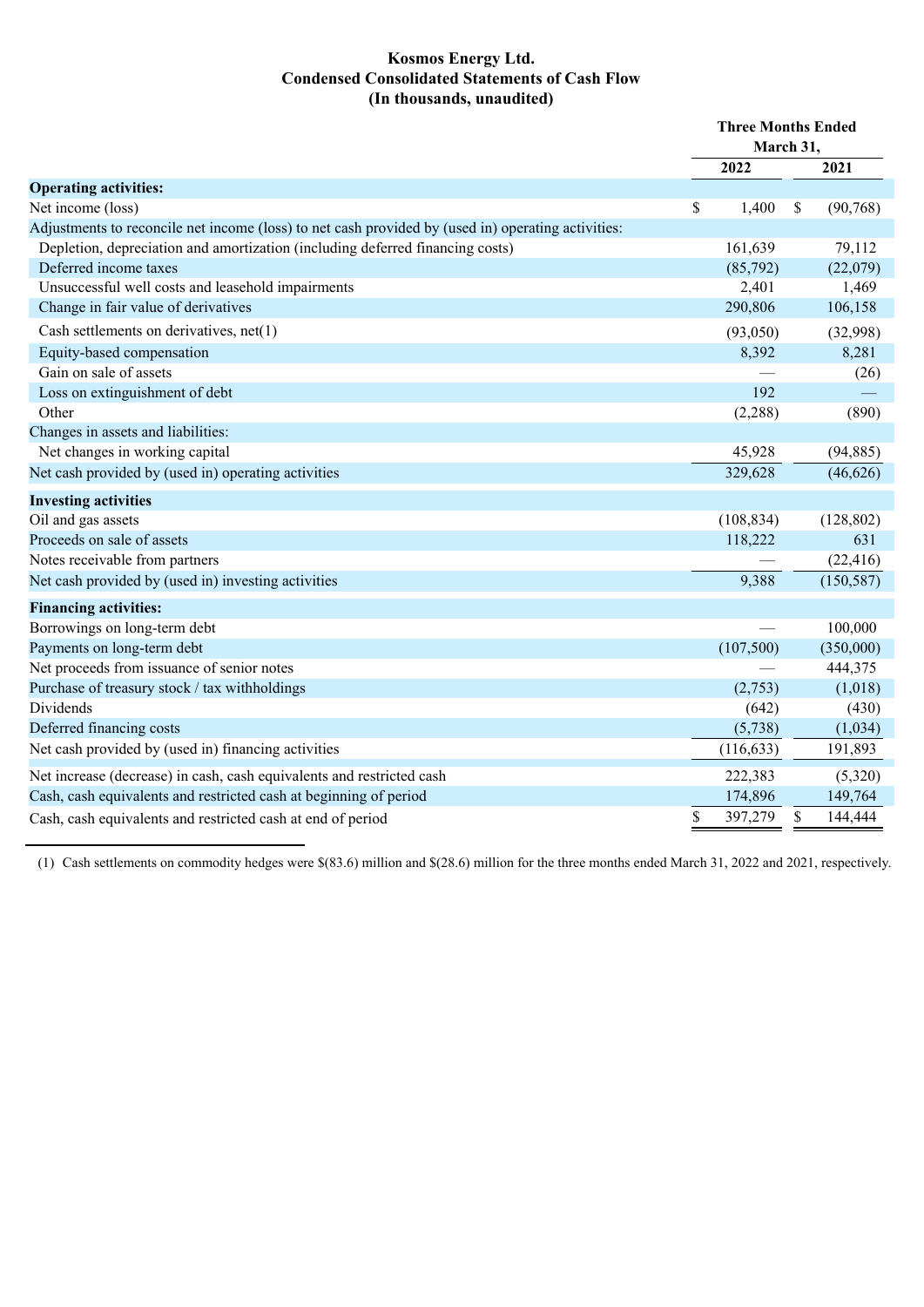#### **Kosmos Energy Ltd. EBITDAX (In thousands, unaudited)**

|                                                             | <b>Three Months Ended</b> |           |                       | <b>Twelve Months</b><br><b>Ended</b> |     |                |
|-------------------------------------------------------------|---------------------------|-----------|-----------------------|--------------------------------------|-----|----------------|
|                                                             | <b>March 31, 2022</b>     |           | <b>March 31, 2021</b> |                                      |     | March 31, 2022 |
| Net income (loss)                                           |                           | 1,400     | \$.                   | (90, 768)                            | \$. | 14,332         |
| <b>Exploration</b> expenses                                 |                           | 11,876    |                       | 8,181                                |     | 69,077         |
| Facilities insurance modifications, net                     |                           | 7,136     |                       | 671                                  |     | 4,879          |
| Depletion, depreciation and amortization                    |                           | 158,969   |                       | 76,541                               |     | 549,649        |
| Equity-based compensation                                   |                           | 8,392     |                       | 8,281                                |     | 31,762         |
| Derivatives, net                                            |                           | 282,172   |                       | 102,461                              |     | 449,896        |
| Cash settlements on commodity derivatives                   |                           | (83, 563) |                       | (28, 623)                            |     | (279,361)      |
| Restructuring and other                                     |                           | 222       |                       | 1,186                                |     | 2,859          |
| Other, net                                                  |                           | 2,204     |                       | 2,282                                |     | 6,210          |
| Gain on sale of assets                                      |                           |           |                       | (26)                                 |     | (1,538)        |
| Interest and other financing costs, net                     |                           | 33,139    |                       | 24,528                               |     | 136,982        |
| Income tax expense (benefit)                                |                           | 11,453    |                       | (16,705)                             |     | 62,614         |
| <b>EBITDAX</b>                                              | $\mathcal{S}$             | 433,400   |                       | 88,009                               | \$  | 1,047,361      |
| Acquired Ghana interest and pre-emption interest EBITDAX(1) |                           | (22, 208) |                       |                                      |     | 97,986         |
| Pro Forma EBITDAX                                           |                           | 411,192   |                       |                                      |     | 1,145,347      |

(1) Three Months Ended March 31, 2022 EBITDAX for the Acquired Ghana Interest and pre-emption interest of \$(22.2) million is comprised of Revenues of \$24.2 million less direct operating expenses of \$1.4 million for the pre-empted interest which has been excluded to present Pro Forma EBITDAX for the three months ended March 31, 2022. Twelve Months Ended March 31, 2022 EBITDAX for the Acquired Ghana Interest and preemption interest of \$98.0 million is comprised of Revenues of \$345.3 million less direct operating expenses of \$247.3 million for the acquired properties. Consistent with the definition of EBITDAX, \$1.3 million of Facilities insurance modifications, net has been excluded from the results to present the Acquired Ghana Interests Twelve Months Ended March 31, 2022 EBITDAX. The results are presented on the accrual basis of accounting, however as the acquired properties were not accounted for or operated as a separate segment, division, or entity, complete financial statements under U.S. generally accepted accounting principles are not available or practicable to produce. The results are not intended to be a complete presentation of the results of operations of the acquired properties and may not be representative of future operations as they do not include general and administrative expenses; interest expense; depreciation, depletion, and amortization; provision for income taxes; and certain other revenues and expenses not directly associated with revenues from the sale of crude oil.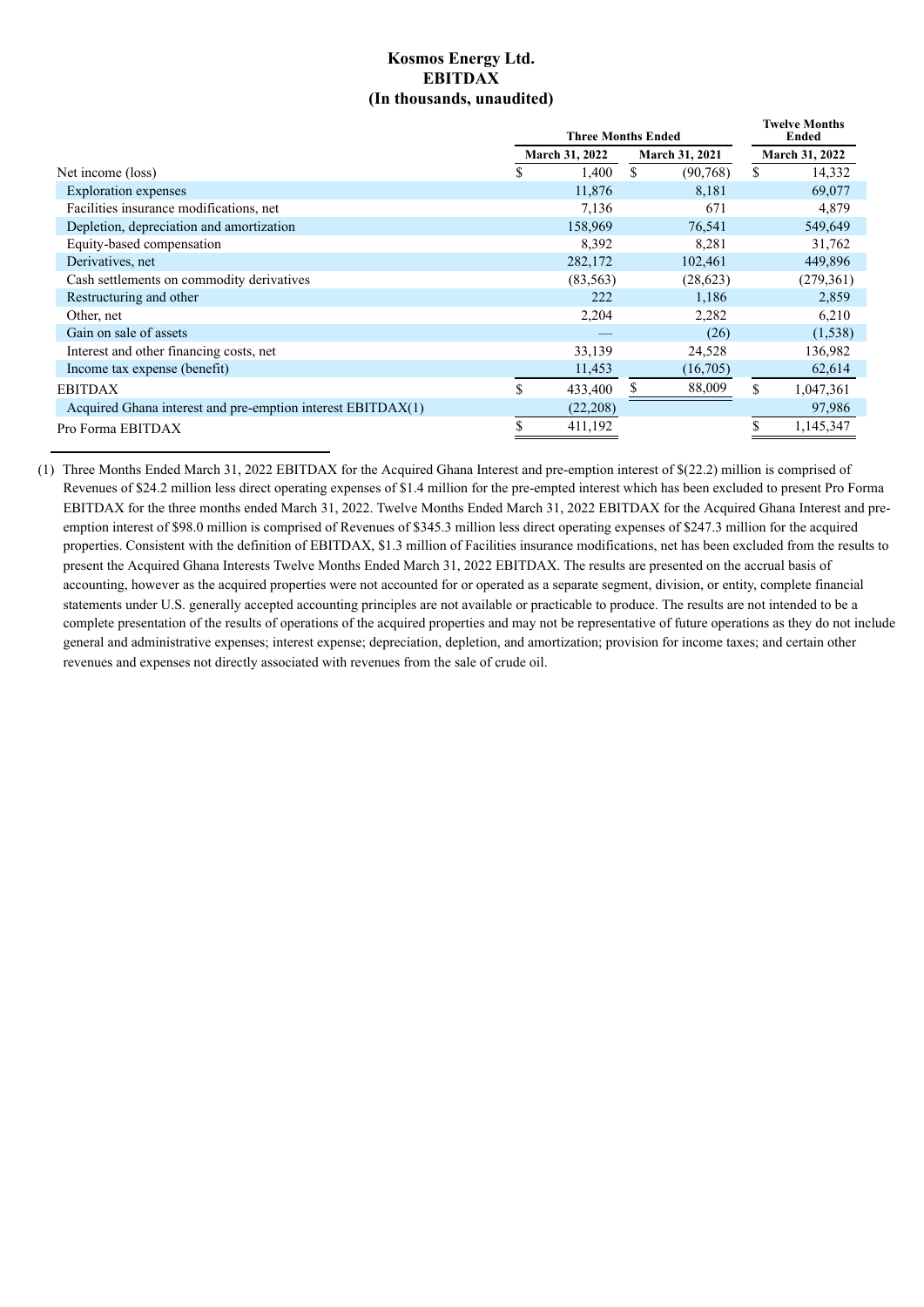### **Kosmos Energy Ltd. Adjusted Net Income (Loss) (In thousands, except per share amounts, unaudited)**

|                                                          | <b>Three Months Ended</b><br>March 31, |           |               |           |
|----------------------------------------------------------|----------------------------------------|-----------|---------------|-----------|
|                                                          |                                        | 2022      |               | 2021      |
| Net income (loss)                                        | $\mathsf{\$}$                          | 1,400     | $\mathcal{S}$ | (90, 768) |
| Derivatives, net                                         |                                        | 282,172   |               | 102,461   |
| Cash settlements on commodity derivatives                |                                        | (83, 563) |               | (28, 623) |
| Gain on sale of assets                                   |                                        |           |               | (26)      |
| Facilities insurance modifications, net                  |                                        | 7,136     |               | 671       |
| Restructuring and other                                  |                                        | 222       |               | 1,186     |
| Other, net                                               |                                        | 2,109     |               | 2,323     |
| Loss on extinguishment of debt                           |                                        | 192       |               |           |
| Total selected items before tax                          |                                        | 208,268   |               | 77,992    |
|                                                          |                                        |           |               |           |
| Income tax expense (benefit) on adjustments $(1)$        |                                        | (63,980)  |               | (20, 198) |
| Impact of valuation adjustments and U.S. tax law changes |                                        | (3,295)   |               |           |
| Adjusted net income (loss)                               | \$                                     | 142,393   |               | (32, 974) |
|                                                          |                                        |           |               |           |
| Net income (loss) per diluted share                      | \$                                     |           | \$            | (0.22)    |
|                                                          |                                        |           |               |           |
| Derivatives, net                                         |                                        | 0.60      |               | 0.25      |
| Cash settlements on commodity derivatives                |                                        | (0.18)    |               | (0.07)    |
| Gain on sale of assets                                   |                                        |           |               |           |
| Facilities insurance modifications, net                  |                                        | 0.02      |               |           |
| Restructuring and other                                  |                                        |           |               |           |
| Other, net                                               |                                        |           |               | 0.01      |
| Loss on extinguishment of debt                           |                                        |           |               |           |
| Total selected items before tax                          |                                        | 0.44      |               | 0.19      |
| Income tax expense (benefit) on adjustments $(1)$        |                                        | (0.13)    |               | (0.05)    |
| Impact of valuation adjustments and U.S. tax law changes |                                        | (0.01)    |               |           |
|                                                          |                                        |           |               |           |
| Adjusted net income (loss) per diluted share             | $\mathbb S$                            | 0.30      | $\mathcal{S}$ | (0.08)    |
| Weighted average number of diluted shares                |                                        | 469,164   |               | 407,365   |

(1) Income tax expense is calculated at the statutory rate in which such item(s) reside. Statutory rates for the U.S. and Ghana/Equatorial Guinea are 21% and 35%, respectively.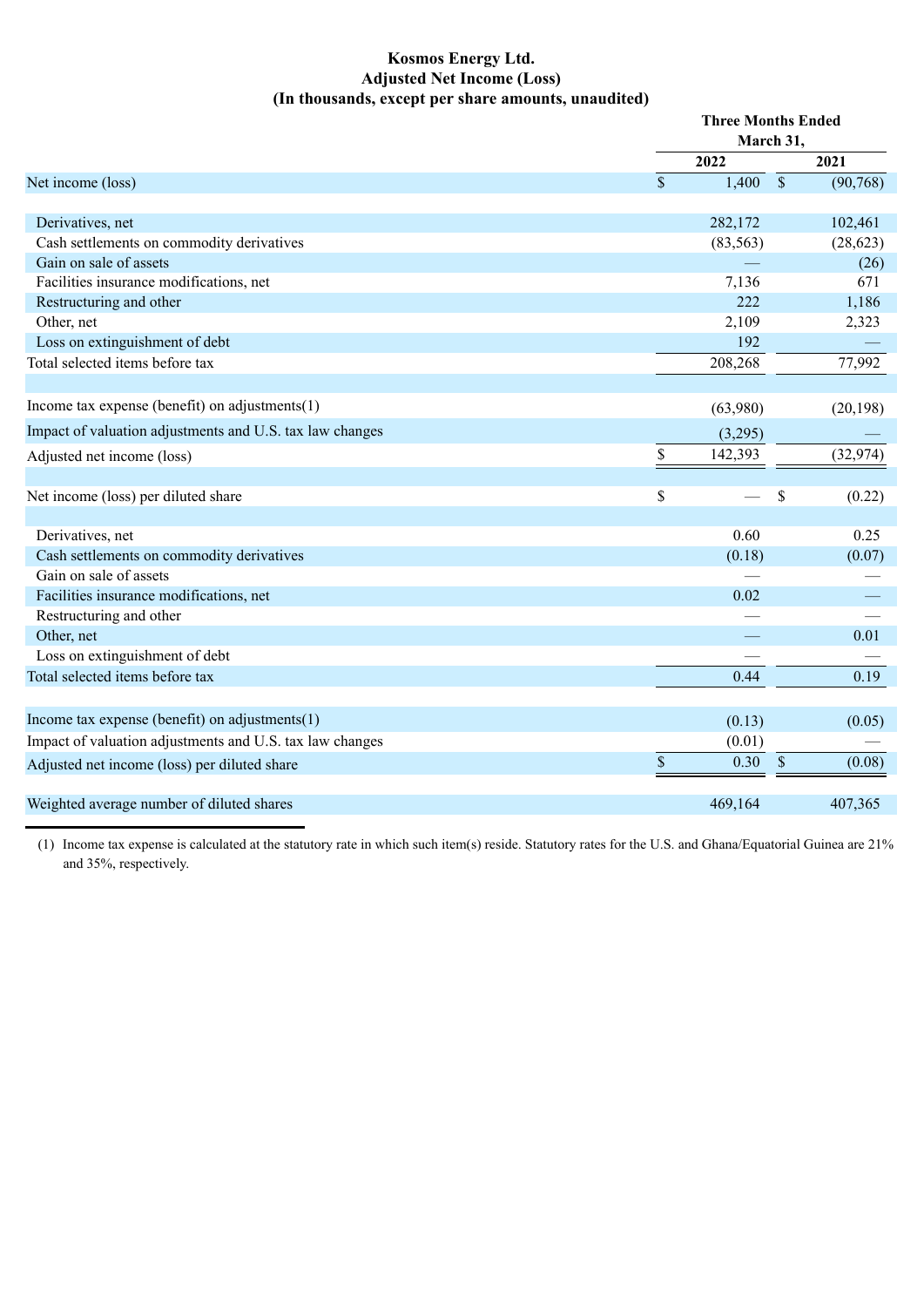### **Kosmos Energy Ltd. Free Cash Flow (In thousands, unaudited)**

|                                                           | <b>Three Months Ended</b><br>March 31, |          |  |            |
|-----------------------------------------------------------|----------------------------------------|----------|--|------------|
|                                                           |                                        | 2022     |  | 2021       |
| <b>Reconciliation of free cash flow:</b>                  |                                        |          |  |            |
| Net cash provided by (used in) operating activities       | S                                      | 329,628  |  | (46,626)   |
| Net cash used for oil and gas assets - base business      |                                        | (85,925) |  | (48,514)   |
| Base business free cash flow                              |                                        | 243,703  |  | (95, 140)  |
| Net cash used for oil and gas assets - Mauritania/Senegal |                                        | (22,909) |  | (80, 288)  |
| Free cash flow $(1)$                                      |                                        | 220,794  |  | (175, 428) |

(1) Commencing in the fourth quarter of 2021, the Company refined its definition of free cash flow to exclude non-recurring activity such as acquisitions, divestitures and NOC financing that may affect the comparability of results in order to better reflect cash flow of the underlying business, consistent with general industry practice.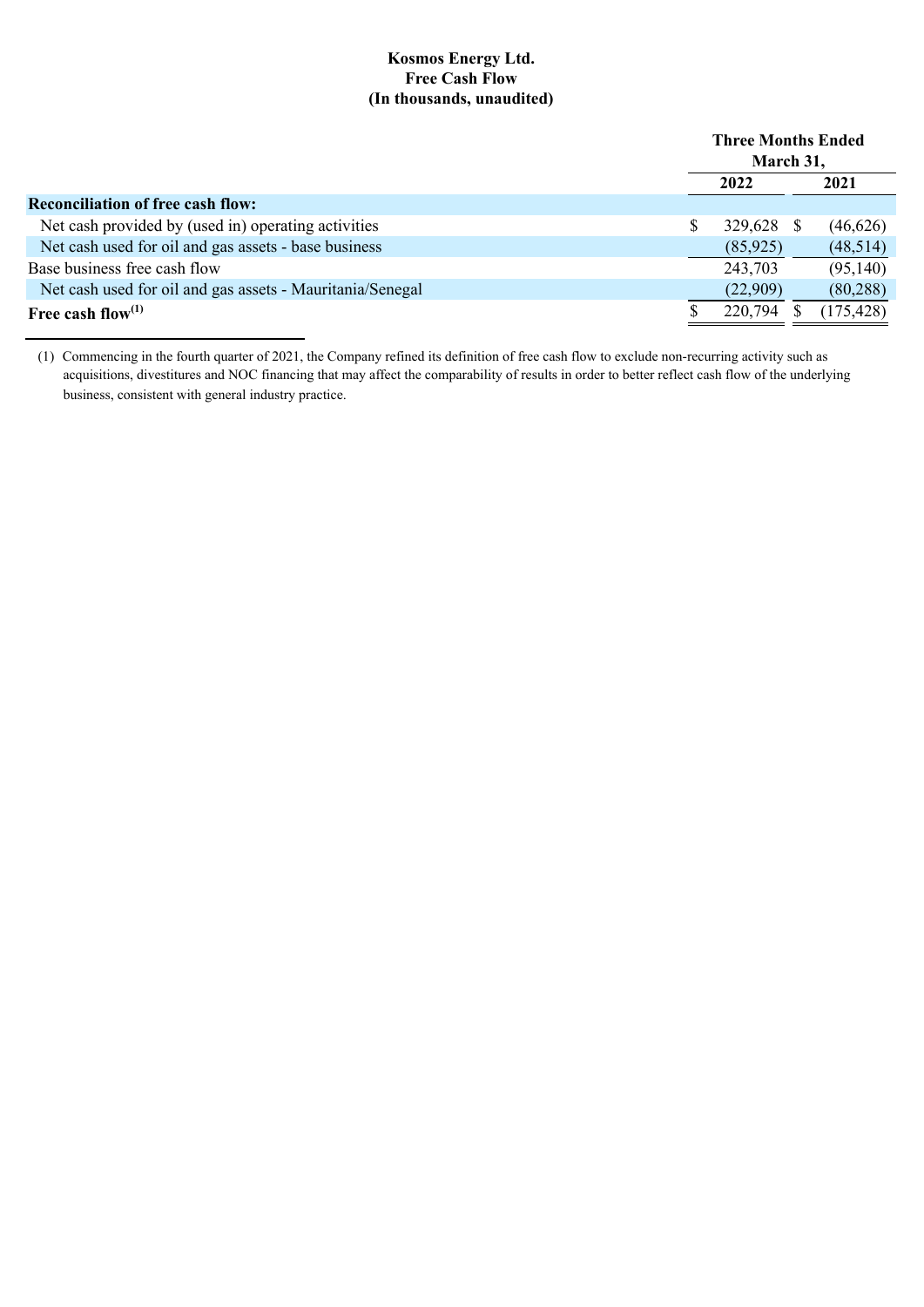# **Operational Summary (In thousands, except barrel and per barrel data, unaudited)**

|                                                          |              | <b>Three Months Ended</b> |               |  |
|----------------------------------------------------------|--------------|---------------------------|---------------|--|
|                                                          |              | March 31,                 |               |  |
|                                                          | 2022         |                           | 2021          |  |
| <b>Net Volume Sold</b>                                   |              |                           |               |  |
| Oil (MMBbl)                                              |              | 6.348                     | 3.068         |  |
| Gas (MMcf)                                               |              | 1.004                     | 1.325         |  |
| Total (MMBoe)                                            |              | 6.515                     | 3.289         |  |
| Total (Boepd)                                            |              | 72.393                    | 36.543        |  |
| <b>Revenue</b>                                           |              |                           |               |  |
| Oil sales                                                | \$           | \$<br>654,079             | 171,934       |  |
| Gas sales                                                |              | 4,936                     | 4,540         |  |
| Total sales                                              |              | 659,015                   | 176,474       |  |
| Cash settlements on commodity derivatives                |              | (83, 563)                 | (28, 623)     |  |
| Realized revenue                                         | S.           | 575,452                   | 147,851<br>S. |  |
|                                                          |              |                           |               |  |
| <b>Oil and Gas Production Costs</b>                      | $\mathbb{S}$ | 124,703<br><sup>\$</sup>  | 45,752        |  |
| Sales per Bbl/Mcf/Boe                                    |              |                           |               |  |
| Oil sales per Bbl                                        | \$           | 103.04<br>\$              | 56.04         |  |
| Gas sales per Mcf                                        |              | 4.92                      | 3.43          |  |
| Total sales per Boe                                      |              | 101.15                    | 53.66         |  |
| Cash settlements on commodity derivatives per oil Bbl(1) |              | (13.16)                   | (9.33)        |  |
| Realized revenue per Boe                                 |              | 88.32                     | 44.96         |  |
|                                                          |              |                           |               |  |
| Oil and gas production costs per Boe                     | \$           | 19.14<br><sup>\$</sup>    | 13.91         |  |

(1) Cash settlements on commodity derivatives are only related to Kosmos and are calculated on a per barrel basis using Kosmos' Net Oil Volumes Sold.

Kosmos was overlifted by approximately 56.0 thousand barrels as of March 31, 2022.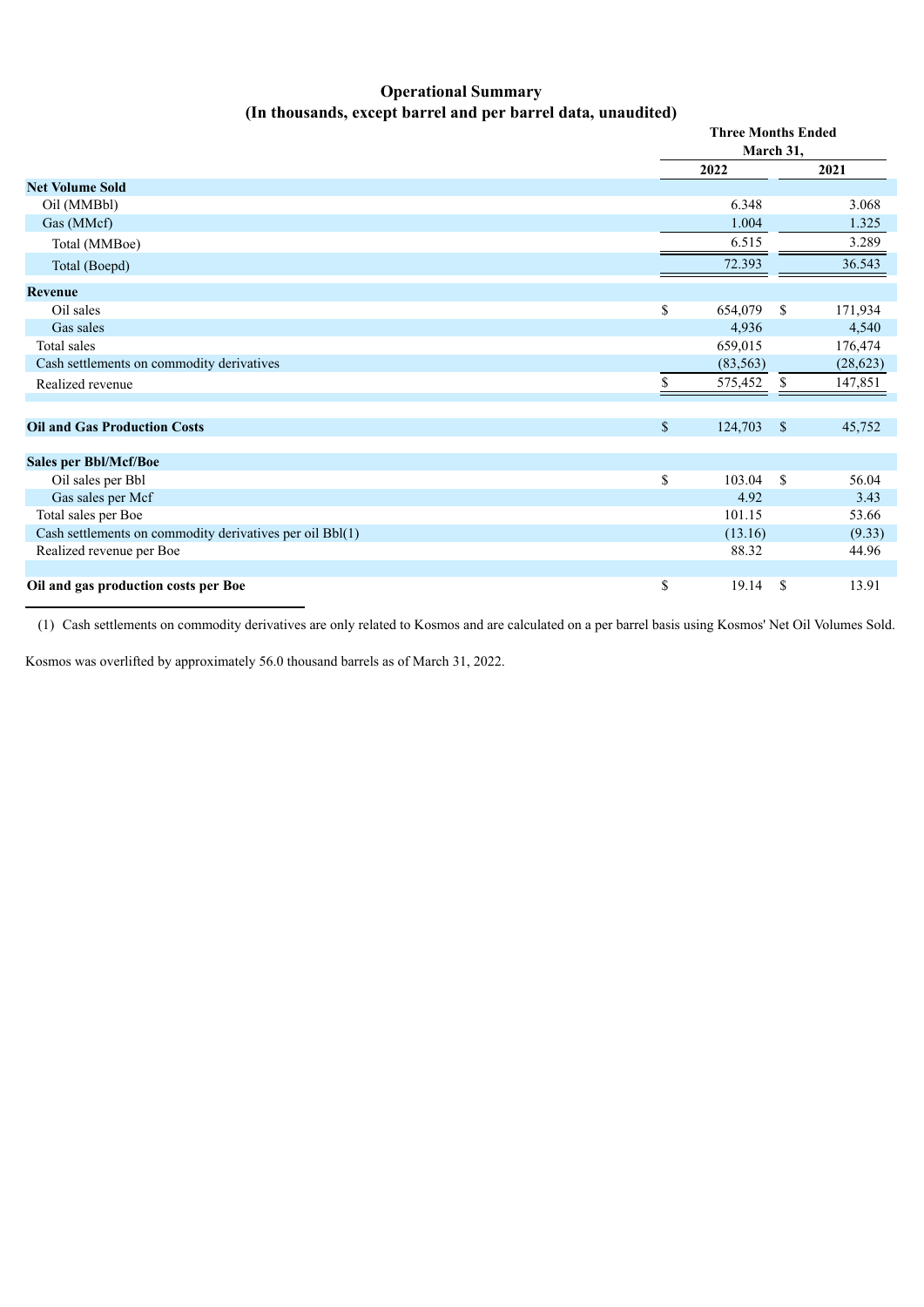## **Hedging Summary As of March 31, 2022 (1)(Unaudited)**

|                   |                  |             |          | <b>Weighted Average Price per Bbl</b> |                |
|-------------------|------------------|-------------|----------|---------------------------------------|----------------|
|                   | <b>Index</b>     | <b>MBbl</b> | Floor(2) | <b>Sold Put</b>                       | <b>Ceiling</b> |
| 2022:             |                  |             |          |                                       |                |
| Three-way collars | Dated Brent      | 3,375       | 56.67    | 43.33                                 | 76.91          |
| Three-way collars | <b>NYMEX WTI</b> | 750         | 65.00    | 50.00                                 | 85.00          |
| Two-way collars   | Dated Brent      | 5,000       | 63.25    |                                       | 84.00          |
| 2023:             |                  |             |          |                                       |                |
| Three-way collars | Dated Brent      | 2,000       | 65.00    | 47.50                                 | 95.25          |
|                   |                  |             |          |                                       |                |

(1) Please see the Company's filed 10-K for full disclosure on hedging material. Includes hedging position as of March 31, 2022 and hedges added since year-end.

(2) "Floor" represents floor price for collars or swaps and strike price for purchased puts.

Note: Excludes 1.2 MMBbls of sold (short) calls with a strike price of \$60.00 per Bbl in 2022.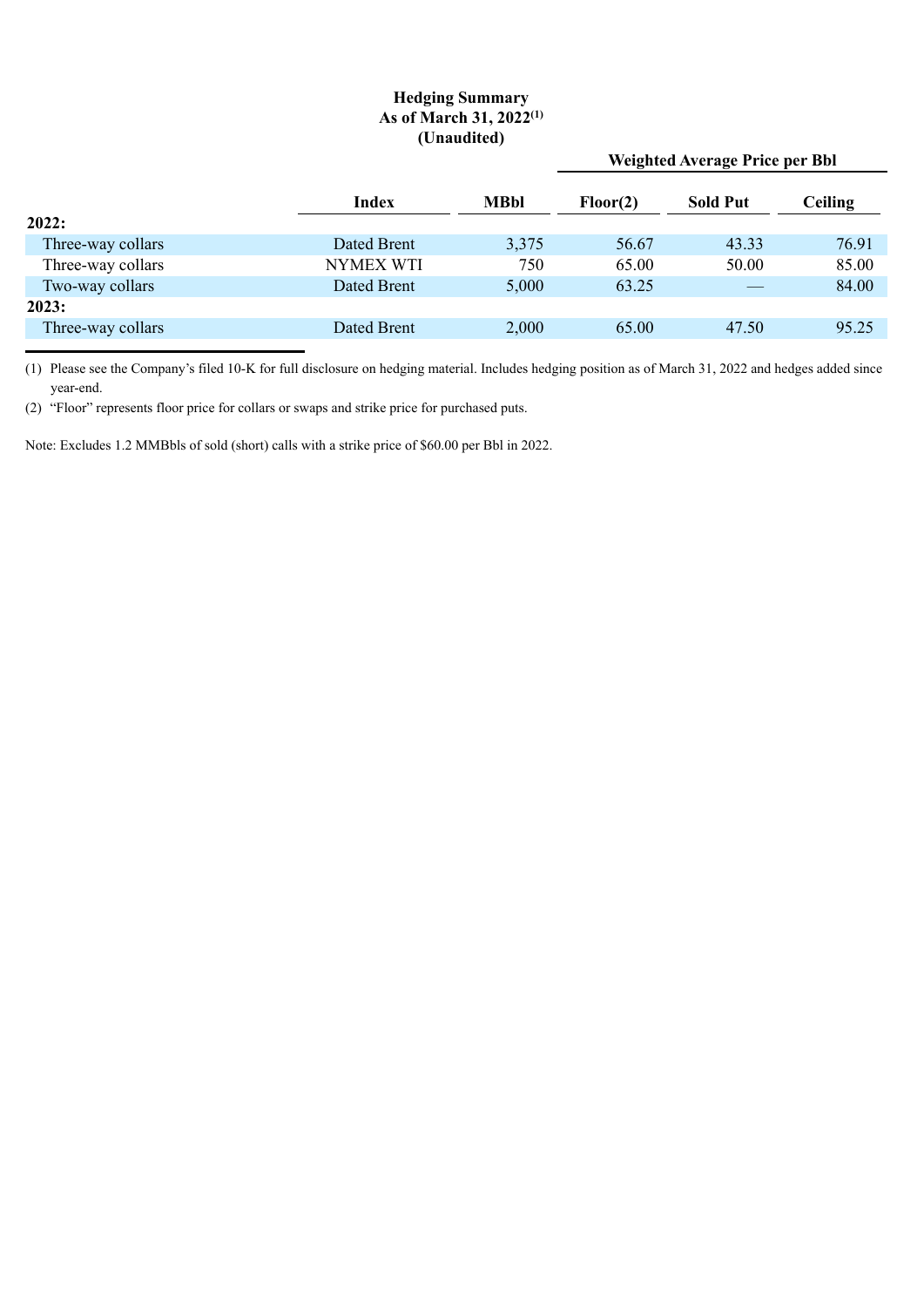#### **2022 Guidance (1)**

|                            | 202022                        | FY 2022 Guidance              |
|----------------------------|-------------------------------|-------------------------------|
| Production $(2,3)$         | $60,000 - 63,000$ boe per day | $63,000 - 67,000$ boe per day |
|                            |                               |                               |
| Opex                       | $$17.00 - $19.00$ per boe     | $$16.00 - $18.00$ per boe     |
|                            |                               |                               |
| DD&A                       |                               | $$21.00 - $23.00$ per boe     |
|                            |                               |                               |
| $G&A(\sim65\%$ cash)       | $$24 - $26$ million           | \$90 - \$100 million          |
|                            |                               |                               |
| <b>Exploration Expense</b> | $$10 - $15$ million           | $$45 - $55$ million           |
|                            |                               |                               |
| Net Interest               |                               | $\sim$ 40 million / quarter   |
|                            |                               |                               |
| Tax                        | $$13.00 - $15.00$ per boe     | $$10.00 - $12.00$ per boe     |
|                            |                               |                               |
| Capital Expenditure(4)     | $\sim$ \$200 million          | $\sim$ \$670 million          |
|                            |                               |                               |

*Note: Ghana / Equatorial Guinea revenue calculated by number of cargos.*

(1) Includes impact of Tullow's pre-emption in Ghana, effective 17 March 2022.

(3) U.S. Gulf of Mexico Production - 2Q 2022 forecast 19,000-20,000 boe per day. FY2022: 18,500-20,500 boe per day. Oil/Gas/NGL split for 2022:  $~12\%$  -80%

(4) Excludes acquisitions/sales of oil & gas assets.

<sup>(2)</sup> 2Q 2022 cargos forecast - Ghana: 3 cargos / Equatorial Guinea: 1 cargo. FY 2022 Ghana: 14 cargos / Equatorial Guinea 3.5 cargos. Average cargo size  $\sim$ 950,000 barrels of oil.